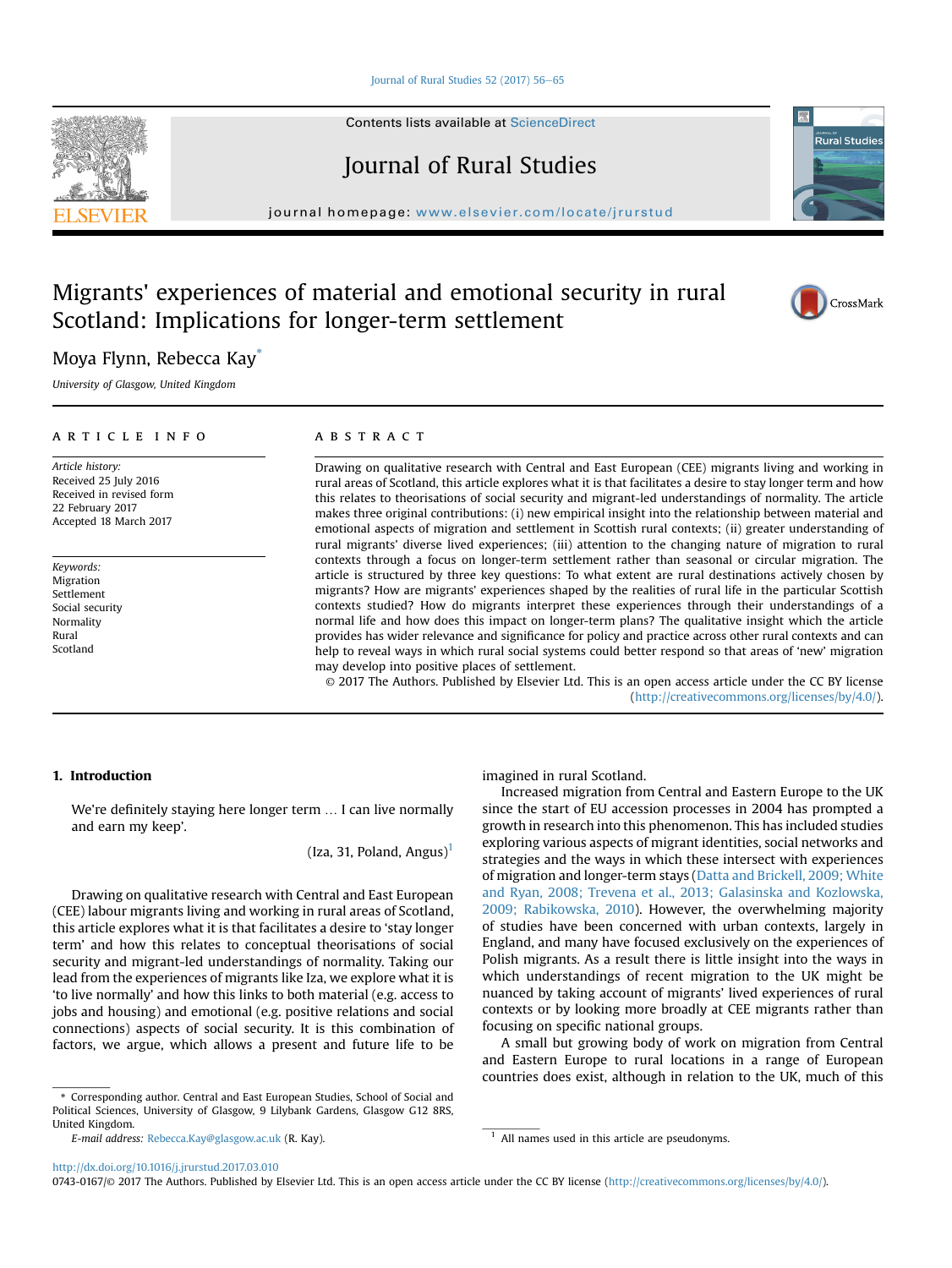has focused on rural development and socio-economic impacts of migration [\(de Lima and Wright, 2009; Findlay and McCollum,](#page-9-0) [2013\)](#page-9-0). A number of existing studies provide more detailed insight into the lived experiences of this group of rural migrants, whilst also calling for more qualitative research of this kind, and in a wider range of rural contexts [\(Rye, 2014:](#page-9-0) 328; [McAreavey, 2012:](#page-9-0) 489). Such a broadening of research can help to foreground both the diversity of migrant experiences and the heterogeneity of rurality, and to explore intersections between the two. Rural contexts are dynamic, changing over time [\(Cloke, 1997:](#page-9-0) 260; [Halfacree, 2007\)](#page-9-0). Therefore research insights need to be regularly updated to keep pace of change which is both generated and experienced by rural migrants.

In light of such concerns, the original contributions of this article are threefold. Firstly, it provides new insight into lived experiences of migration and settlement in two Scottish rural regions with little previous experience of international in-migration on such a scale. This is achieved through the use of the concepts of social security and normality to reveal the relationship between material and emotional aspects of migration and settlement. Secondly, the article provides greater understanding of the diversity of rural CEE migrants' lived experiences in the UK. Thirdly, the article draws attention to longer-term settlement rather than seasonal or circular migration which had been the focus of earlier studies ([de Lima and](#page-9-0) [Wright, 2009; Jentsch et al., 2007; Findlay and McCullom, 2013\)](#page-9-0) highlighting the changing nature of migration to Scottish rural contexts. In developing this focus we do not seek to deny the importance of continuing experiences of precarity and temporariness for many CEE migrants. The dominance of gangmasters, seasonality of employment, instances of trafficking, discrimination and abuse unfortunately persist in many areas ([EHRC, 2015\)](#page-9-0). Nor do we wish to suggest that all migrants desire to stay long-term in rural Scottish locations: many chose to migrate on to other, often urban, destinations, others return to their countries of origin. Nonetheless, our focus on exploring what it is that facilitates and encourages CEE migrants to stay longer term in rural locations offers a different perspective, one which has as yet rarely been explored for this migrant population.

These original contributions are developed through an examination of three key questions which also structure the empirical sections of the article:

- To what extent are rural destinations actively chosen by migrants and how do (in)securities and perceptions of normality influence these decisions?
- How are migrants' experiences shaped by the realities of rural life in the particular Scottish contexts studied? In responding to this question we focus on issues of employment, language learning and social connections which emerged as key for our participants.
- How do migrants interpret these experiences through their understandings of a 'normal' life and how does this impact on longer-term attachments to and plans for settlement in rural places?

Before exploring each of these questions in turn, section 2 explores the article's theoretical underpinnings, in particular concepts of social security and normality and the ways in which these relate to understandings of migration and settlement. Section [3](#page-2-0) provides an overview of existing studies of CEE migration to rural contexts in Europe, the UK and Scotland. Section [4](#page-3-0) explains the two specific rural contexts where our research took place, the fieldwork methods employed, and provides an overview of the migrants whose experiences we draw on in this article.

#### 2. Theories and concepts

Key to the wider research project on which this paper is based is an attempt to explore the connection between an experience or sense of social security and the likelihood of longer-term settlement in Scotland. We move beyond limited conceptualisations of social security as equivalent to formal welfare provision, and draw on more holistic anthropological theorisations ([von Benda-](#page-9-0)[Beckmann and von Benda-Beckmann, 1994; von Benda-](#page-9-0)[Beckmann et al., 1998](#page-9-0)). These focus attention on the diverse and complex ways in which people produce securities (social, economic, personal and cultural) and mitigate risk, through a combination of public and private resources, formal and informal networks, state and non-state structures. Further, these theorisations encompass both material and emotional aspects of security.

The concept has been further explored in the post-socialist region. Here researchers have paid attention to the significance of historically informed attitudes and practices from the state socialist period, as well as the contemporary context and developments since 1989. Taken together these shape people's expectations and strategies in relation to both state provision, and the use of informal networks and personal resources in attempting to create securities ([Thelen and Read, 2007; Kay, 2012\)](#page-9-0). These theoretical perspectives provide analytical space for the consideration of existential and temporal aspects of security: emotions, affects, memories, aspirations [\(von Benda-Beckmann and von Benda-Beckmann, 2000](#page-9-0): 7). Alongside and in interaction with more practical and material elements, these help to create a sense and lived reality of security in the present and thus a potential for longer-term plans and forms of settlement, projecting into the future.

During analysis of interview data we explored how our participants connect material and emotional aspects of security in the realities of their everyday lives, and further, how they link this to their decision to stay in the medium to longer-term in rural regions of Scotland. As part of this a strong narrative of a normal life or sense of normality emerged. In seeking to understand how this related to theorisations of social security we engaged with the wider literature on CEE migration where normality has gained prominence. Here the concept has been theorised and explored empirically in relation to the experiences of Polish migrants in the UK, primarily in urban areas of England [\(Galasinska, 2010;](#page-9-0) [Galasinska and Kozlowska, 2009; Lopez Rodriguez, 2010; McGhee](#page-9-0) [et al., 2012; Rabikowska, 2010\)](#page-9-0). The category of normality is used for observing processes of adaptation and identity negotiation which occur through the migration process. As Rabikowska suggests, 'Empirically … normality passes as everyday reality which is but the materially and pragmatically experienced state of being' ([Rabikowska, 2010](#page-9-0): 286). Thus, the focus is upon how the individual perceives and creates their own normality, within the context in which they are experiencing settlement. Normality is understood as something that is relative (i.e. in contrast to what has been experienced before or elsewhere); and as often being constructed by people to make sense of the reality of their contemporary lives (see also [Misztal, 2015:](#page-9-0) 1). As will become evident through this paper, normality can be used in a normalising way to order, rationalise and make the best of the situation faced.

The research cited above found that normality is talked about by migrants to suggest some sort of stabilisation in their lives, and has tended to focus on how a normal life is perceived by migrants in the future, as something to be strived for but not yet achieved ([Lopez](#page-9-0) [Rodriguez, 2010:](#page-9-0) 349). In addition, it is often discussed as something that is in contrast to the abnormal state of being which was left behind upon departure from their home countries, a creation of a new sense of normality, both different from, but also imitating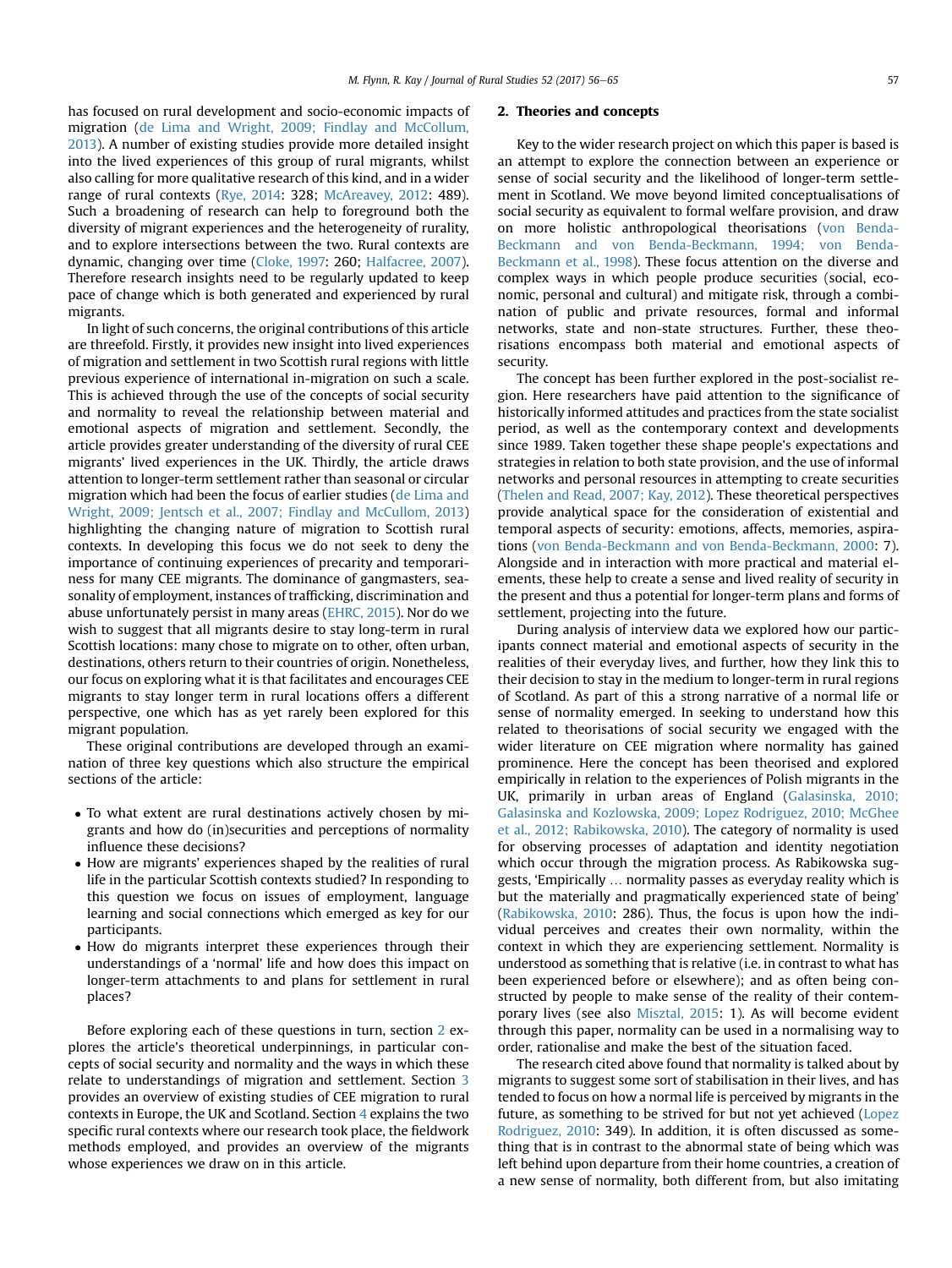<span id="page-2-0"></span>what was, at one time, experienced at home ([Rabikowska, 2010](#page-9-0): 287; [Lopez Rodriguez, 2010](#page-9-0): 340; [McGhee et al., 2012:](#page-9-0) 715). In contrast, the normality which our participants talk about is very much situated in the lived reality of the present, although of course with reference to both experienced pasts and hoped for futures.

Through all of the literature there is an implicit connection of the emotional and the material in both the theorisation and empirical discussion of normality, for example, attention to the interaction of 'emotional well-being', 'employment, working conditions and prosperity' and 'safety and security' in the work of [Galasinska \(2010\).](#page-9-0) This exploration of the linkages between the material and the emotional resonates with wider discussions in migration literature which highlight the difficulties of reducing the motivation for labour migration to purely economic reasoning. Instead there are consistent calls to understand the diverse and intersecting social, personal and emotional as well as economic factors contributing to the decision to migrate ([Burrell, 2010:](#page-9-0) 298). In our study, economic factors have certainly been a key motivation for CEE migration to Scotland. However, we explore the ways in which economic factors interact with and are influenced by other significant material and emotional concerns which come together to influence the decisions to stay longer-term in rural regions of Scotland.

Due to the significant similarities between these frameworks of social security and normality, we use them in tandem in this paper. They complement one another in a number of key ways: both succeed in combining and paying attention to the emotional and material; that is neither security nor normality are seen as objective, measurable or given, but rather are accepted as constructed and actively negotiated through migrants' lived experiences, relationships and decisions; both are useful when looking at migration processes and decisions around longer-term settlement because they emphasise the importance of connections between places (here and there) and also between temporal perspectives (the past, present and future); finally, both align with understandings of migration and of longer-term settlement as openended, ongoing processes rather than one-time-and-forever decisions.

# 3. Migration and rural contexts

As noted above, our work also contributes to a wider body of literature which shows 'rurality' to be heterogeneous, multiple, dynamic and constructed [\(Cloke and Little, 1997; Little, 1999;](#page-9-0) [Morris and Evans, 2004\)](#page-9-0). This literature has looked at how issues of class, gender and ethnicity are elided in assumptions about monocultural, pure and static rural society [\(Cloke and Thrift, 1990;](#page-9-0) [Philo, 1992; Berg and Forsberg, 2003; Little and Morris, 2005;](#page-9-0) [Chakraborti and Garland, 2011\)](#page-9-0). Such studies have emphasised connectivity and mobility between rural and urban places, the influence of wider social, cultural and economic contexts on rural realities and the existence of an urban-rural continuum rather than a stark and fixed opposition between urbanity and rurality [\(Boyle](#page-9-0) [and Halfacree, 1998; Halfacree, 2009; Halfacree and Rivera, 2012\)](#page-9-0). An emphasis on rurality as perceived and constructed, albeit in ways which directly impact upon behaviour and decision making (including in relation to migration), has 'highlighted symbolic representations of the rural as idyllic and/or boring (the rural idyll/ dull)' [\(Rye, 2014:](#page-9-0) 330, cf. also [Cloke, 1997\)](#page-9-0). However, the role that international migrants play in such constructions of ruralities, both through their experiences and understandings of rural contexts and in the ways in which they contribute to and draw on rural structures, communities and economies have received relatively little attention ([Rye, 2014](#page-9-0): 327-8).

Existing studies of rural migration have highlighted the need to

consider migrant experiences and micro level processes of decision-making and integration, and have noted the relative lack of such studies in European contexts ([McAreavey, 2012](#page-9-0): 490; [Rye](#page-9-0) [and Andrzejewska, 2010:](#page-9-0) 43). In the UK and Europe studies into both life-style migration ([Halfacree and Rivera, 2012; Rye, 2014](#page-9-0): 329-330), and experiences of black and minority ethnic rural residents ([Chakraborti and Garland, 2011; de Lima, 2011\)](#page-9-0) have explored aspects relating to motivations for migration, social connections and networks, employment etc. There has been less research into the experiences of rural labour migration.<sup>2</sup> A longer tradition of such studies exists in North America, exploring for example, temporary Mexican migration and the vulnerabilities faced by the migrant labour force within US agriculture [\(Rye, 2014](#page-9-0): 43; [de Lima et al., 2012:](#page-9-0) 86). Whilst this wider literature on rural migration can be instructive, it is important to explore the specificities of particular rural contexts and groups of migrants: in our case, CEE labour migrants to rural Scotland.

In recent years, research has emerged exploring the increasing numbers of CEE migrants arriving to a range of rural contexts in Northern Europe and the UK. This includes studies highlighting the need to consider the specificities of rural migrants' experiences, the nature of rural settlement and the implications of these in (re) shaping particular rural realities. In his study of CEE migration to rural Norway, Rye notes, 'profound multilevel and multidimensional economic, social and cultural changes in western countrysides resulting from East West migration streams' [\(Rye, 2014](#page-9-0): 327). He calls for greater attention to migrants' lived experiences, and particularly so, in order better to understand the complexities of these two-way processes of change and the extent to which they complicate pre-conceptions about a post-productivist European countryside. McAreavey's study of CEE migration to new rural and small-town destinations in Northern Ireland also emphasises twoway processes of change, in this case by highlighting intersections between local and regional histories of migration, the extent of service provision and local infrastructure and the experiences and reception of new migrant groups ([McAreavey, 2012\)](#page-9-0). Increased migration to such places is a learning process for all involved, and McAreavey points out that more insight is needed into 'how social systems can cope … [and] the extent to which these 'new' areas will mature' into places of settlement ([McAreavey, 2012:](#page-9-0) 489).

Studies of CEE migration to rural locations in Scotland have also highlighted the challenges posed for rural services and communities, as well as noting migrants' potential economic and demographic contributions [\(de Lima and Wright, 2009](#page-9-0): [Jentsch et al.,](#page-9-0) [2007; Trevena et al., 2013\)](#page-9-0). Early studies, examining the period immediately following EU accession of eight CEE countries in 2004, focused predominantly on experiences of arrival, and described migration which was largely circular and temporary, linked to seasonal employment in the agricultural and tourist industries ([Jentsch et al., 2007; de Lima and Wright, 2009; de Lima et al.,](#page-9-0) [2012](#page-9-0)). Concerns were raised about whether longer-term settlement, which might help to reverse some of the economic and demographic consequences of local outmigration from rural Scotland, could be achieved without improved employment opportunities for new migrants ([Jentsch et al., 2007\)](#page-9-0).

More recent work notes the continuing arrival of CEE migrants to rural areas of the UK, including Scotland, in order to take up 'devalued work' in agricultural and food processing industries ([Scott and Brindley, 2012:](#page-9-0) 29). Trevena et al.'s study found that the availability of work, and/or housing can bring migrants to more

<sup>&</sup>lt;sup>2</sup> Although two recent anthologies explore multi-faceted experiences of rural labour migration within the Mediterranean region [\(Gertel and Sippel, 2014;](#page-9-0) [Corrado et al., 2017](#page-9-0)).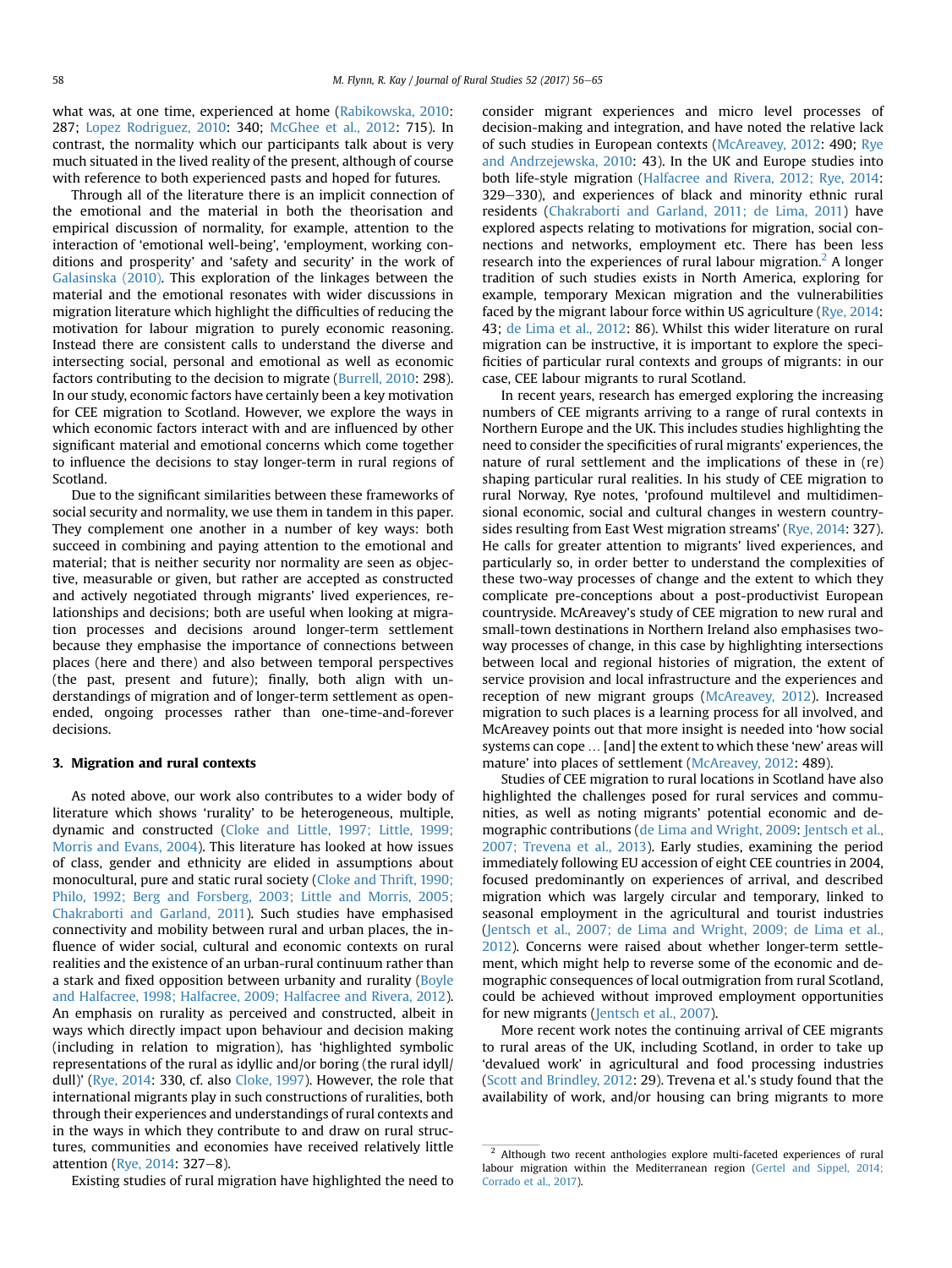<span id="page-3-0"></span>peripheral or rural destinations in both Scotland and England and that longer-term stays in a range of urban and rural locations can emerge even when migrants' initial plans were more temporary ([Trevena et al., 2013](#page-9-0)). Our research has found similar patterns: many of our participants have been living and working in rural Scotland for five to ten years and/or are planning to stay long term. This provides an opportunity to explore the ways in which longerterm experiences of and attachments to rural places develop, how these intersect with migrants' perceptions and experiences of normality and security, and the ways in which these contribute to decisions about settlement.

# 4. Fieldwork context and methods

The data on which this paper is based was gathered as part of an Economic and Social Research Council-funded study 'Experiences of Social Security and Prospects for Long Term Settlement in Scotland amongst Migrants from Central Eastern Europe and Former Soviet Union' (SSAMIS). Fieldwork undertaken between June 2014 and December 2015, involved the collection of 207 in-depth interviews with migrants across four locations: Glasgow and Aberdeen cities and the rural regions of Aberdeenshire and Angus. In recruiting participants, we focussed upon those who had been resident in Scotland for more than one and less than ten years. In addition, observations were carried out at places of work, language classes and places where migrants come to access services. 60 expert interviews were conducted with a range of stakeholders: representatives of local councils, service providers, migrant associations, English for Speakers of Other Languages (ESOL) practitioners and employers.

In this paper we draw on a specific subset of 22 migrant interviews collected in the predominantly rural regions of Angus and Aberdeenshire. These neighbouring regions situated in the North-East of Scotland, have relatively little experience of international in-migration, but have experienced increased migration from CEE since 2004, including to peripheral, small town, village and more remote destinations. The population of CEE migrants living in Angus is very mixed, with the majority coming from Poland but also many from smaller CEE countries (for example, Latvia, Lithuania, Romania and Bulgaria). In Aberdeenshire, the population of CEE migrants is mixed, again with a majority of Polish migrants, however, Russian-speaking migrants, mostly from Latvia and Lithuania, are also particularly prominent.<sup>3</sup>

The migrant interviews selected for this paper were chosen for a number of reasons. Firstly, they capture the experiences of those who work or have worked on farms or in food-processing factories. We acknowledge that these sectors are not the only form of rural employment, but these are the jobs that predominated amongst our rural participants, due also to the particular economic and geographic profiles of the regions studied.<sup>4</sup> Secondly, they represent migrants' experiences of living in small towns, villages, or more isolated rural locations. Thirdly, reflecting the emphasis in this paper on an in-depth analysis of motivations for and experiences of longer-term settlement, at the time of interview, these participants indicated a desire and intention to stay in these rural Scottish locations for the foreseeable future. These 22 participants were employed in a range of unskilled and semi-skilled positions. Some had secured permanent contracts, whilst others were still managing a combination of more temporary forms of employment and/or agency work. Thirteen were female and nine male, eight were from Poland, whilst the others came from Estonia, Latvia, Lithuania, Bulgaria and Hungary. The age of these participants ranged from 19 to 56, with half of them in their thirties.

Interviews were conducted by two researchers, located for approximately six months in Angus and Aberdeenshire. Residence in the region enabled them to gain familiarity with local specifics, for example, the places where migrants lived, worked and socialised, the availability of services and social provision, both statutory and voluntary, and the nature and extent of transport links in the two regions. Participants were accessed mainly through their places of work, through ESOL classes, at sites of service provision and through snowballing techniques. The majority of the interviews were carried out in the migrants' native language, Polish or Russian, or if the migrant wished, or the researcher could not speak the language of the migrant, in English. $<sup>5</sup>$  In these cases migrants may</sup> have been less able to express or convey some aspects of their experiences. However, a close reading of the transcripts demonstrates that linguistic ability is not the only factor impacting upon the rapport and levels of interpersonal communication established during the interviews. All interviews were fully transcribed, and translated into English, then analysed using NVivo 10 software.

# 5. Choosing rural destinations

A range of diverse, but interconnected, reasons for migration to and degrees of settlement in rural areas emerged from our interviews with migrants. As explored below, employment was a key motivating factor, however, decisions were most often based on a combination of both material and emotional considerations, balancing experiences of and aspirations for the past, present and future. Experiences of employment insecurity in their country of origin were a common factor contributing to an initial decision to move. Bozena, a Polish woman in her mid-fifties experienced multiple insecurities at home following the loss of her job during an extended period of sick leave. The material difficulties of unemployment were compounded by her anxiety that her age, gender and health would mean poor future chances of employment. Encouraged by a friend who had previously moved to a small town in rural Angus, she came for a trial visit in 2008, followed by a stay of several months, by the end of which she was convinced that her prospects for employment and a more settled future, at least until retirement, were better in rural Scotland.

I came to have a look around, I'd reached the conclusion that I'll manage here, and that's how I arrived. After half a year I reached the conclusion that I'd like to stay here so I went back to Poland, dealt with all the formalities that needed to be dealt with, and I stayed here.

(Bozena, 56, Poland, Angus)

An increasing sense of security in rural Scotland, leading to more

<sup>&</sup>lt;sup>3</sup> In both regions data from the [Scottish Census 2011](#page-9-0) shows that Polish migrants make up approximately 1% of the population. No breakdown is available for other CEE migrant groups. [http://www.scotlandscensus.gov.uk/.](http://www.scotlandscensus.gov.uk/)

In Angus and Aberdeenshire tourism and hospitality are less developed than, for example, on the west coast or in the Highlands and Islands of Scotland. The two regions are more agricultural and industrial, including fishing-related industries particularly in Aberdeenshire. Experience of working in the fishing industry is not covered here as migrants working in this sector predominantly lived in larger towns, for example, Peterhead or Fraserburgh.

<sup>5</sup> The researcher located in Angus is a bilingual Polish-English speaker and the researcher located in Aberdeenshire is a fluent Russian speaker. This mirrored the linguistic make-up of the larger migrant populations in each region. Where interviews were conducted in English, citations in the text are verbatim and reflect the differing levels of fluency amongst participants. Citations from interviews conducted in Polish or Russian have been translated to retain the fluency of the participants' speech in their native language.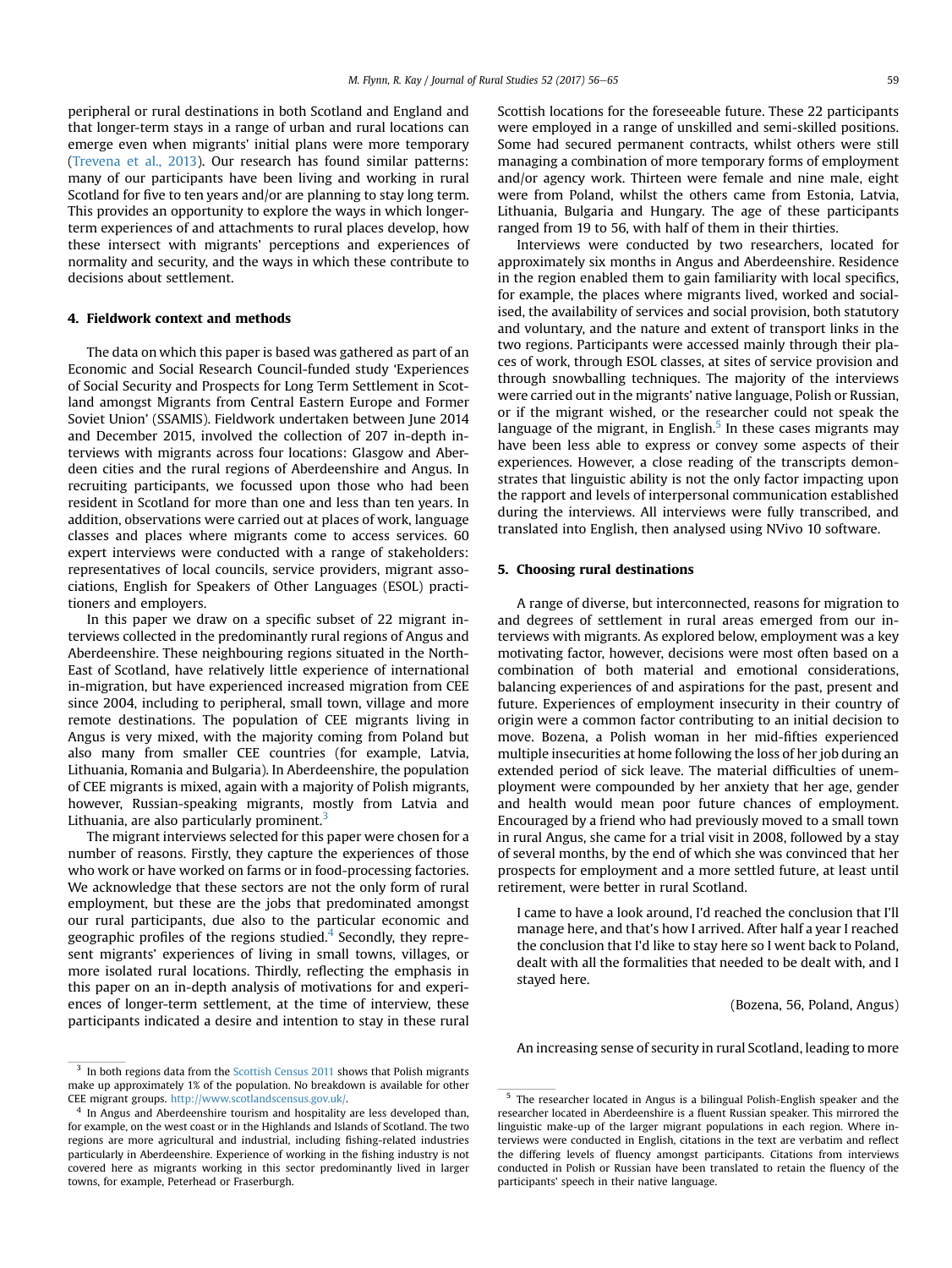settled arrangements and a longer-term attachment to particular places emerged over time for several participants. Andrei, a Bulgarian man in his late twenties had been coming to the same farm in Angus for seasonal work over a period of four years. When he was offered the opportunity of a permanent full-time contract he decided to stay. At the time of our interview his wife had already joined him and they planned to bring their young daughter, as well as Andrei's disabled brother and his elderly mother to live with them soon. Andrei described this reuniting of the family as an important step towards more permanent material security for the whole family in that it would increase his chances of obtaining social housing, and he hoped his brother and mother would have better access to disability benefits and care than currently available in Bulgaria. It was also the first step to a more emotional sense of connection and belonging in Scotland as 'home', which a more secure job alone did not provide:

Home is in Bulgaria, not yet, not yet. Maybe when my daughter is here, my whole family, maybe. But for the moment, no, not home here'

(Andrei, 27, Bulgaria, Angus).

For some participants the relative security of rural Scotland was measured not just against their experiences of life back home but also in relation to much more insecure experiences of migration to other locations. According to Madara, who had made the journey from Latvia with her husband Gatis and sister Dita, and who had experienced a traumatic period of homelessness and exploitation in the South-East of England, the Aberdeenshire farm to which they had come to live and work was 'like paradise' in comparison. Her 19-year-old son Karlis explained that, just as for Andrei, it was an emerging sense of both practical and emotional security which led the family to formulate longer-term plans and bring over other family members.

Obviously I moved only when Mum felt secure here  $-$  only then. That's when Mum invited me, because she never planned to live here. She never planned it, she just thought she'd live, earn some money for her debts in Latvia, then maybe go back. But then she [came to] Scotland, decided she liked it and to live here forever. She's definitely not gonna change her mind.

(Karlis, 19, Latvia, Aberdeenshire)

These examples reflect a theme from the wider literature on migration, showing that decision-making in relation to both migration and settlement is open-ended and ongoing and can involve negotiations within families and households [\(Pi](#page-9-0)e[tka-](#page-9-0)[Nykaza and McGhee, 2016; Piore, 1979\)](#page-9-0). For many of our participants, longer-term stays had not been initially planned, but had gradually emerged, becoming the plan for the foreseeable future. Nonetheless, in contrast to some earlier studies which have suggested a more haphazard process of migration, with control largely ceded to others (e.g. employers, employment agencies) ([Jentsch](#page-9-0) [et al., 2007\)](#page-9-0), our participants recounted various planning strategies, gradual pathways towards longer-term stays and negotiations involving a range of relationships and actors.

Indeed, as noted in the literature on network and chain migration, including more recent studies regarding migration from CEE to the UK ([White and Ryan, 2008\)](#page-9-0), relationships, and the emotional and material forms of support and security they can offer, were often key to decisions regarding initial migration to rural destinations, as well as influencing decisions about longer-term stays. A number of our participants, like Bozena, made a conscious choice to move to a particular rural location in Scotland, encouraged and reassured by friends, relatives and acquaintances who were already living and working there. As well as providing information and encouragement these relationships often also facilitated initial access to accommodation or employment. Other participants began by making shorter visits, or, like Andrei, engaging in seasonal or circular patterns of migration, getting to know local conditions, employment and housing opportunities before making a more permanent move.

Intersecting and overlapping emotional and material aspects of (in)security, as well as negotiations and comparisons of past, present and future prospects, in rural Scotland and in their countries of origin, influenced migrants' decisions to move to rural Scotland, and in some cases led them to consider and plan for longer-term stays. These factors also feature as subtexts to many of their descriptions of day-to-day experiences within these rural contexts, explored in more detail below. However, mirroring Rabikowska's observation on the close empirical relationship between normality and everyday reality [\(Rabikowska, 2010:](#page-9-0) 286) it is here that migrants' accounts more regularly stress the importance of living a normal life.

# 6. Experiencing rural realities

## 6.1. Employment

We start our examination of migrants' day-to-day experiences and understandings of rural realities by looking at the key area of employment and how positive and negative experiences may impact upon longer-term plans and processes of settlement. As highlighted above, we deliberately focus on agricultural work, mainly farm work but also employment at food-processing factories. In recent studies on rural migration of CEE migrants to the UK and Norway, experiences of agricultural work are more often discussed in negative terms [\(Jentsch et al., 2007; Rye and](#page-9-0) [Andrzejewska, 2010; Rogaly, 2006; Rye, 2014\)](#page-9-0). However, the majority of these studies have focussed on temporary farm work, which due to its seasonal nature brings a host of insecurities and challenges. As Rye and Andrzejewska suggest, this can also mean migrants see the work in an instrumental way and are prepared to accept bad working conditions in the short-term for long-term (financial) gain in their home country [\(Rye and Andrzejewska,](#page-9-0) [2010:](#page-9-0) 44, 49). Our participants had mixed experiences showing the complexity of employment: much depends upon, for example, the nature of working relationships; the location of work; employers' attitudes and behaviour, all of which impact upon both material and emotional securities and influence migrants' sense of normality in their lives.

Employers and their attitudes towards and willingness to support migrant workers emerged as an important factor (cf. [Rye,](#page-9-0) [2014:](#page-9-0) 337), highlighting the power relationships involved and the potential for employers to use this power in a positive, albeit paternalistic manner, or in more negative ways. Employers who were accommodating, flexible, reliable in the payment of wages, and helpful in providing information and assistance with bureaucratic procedures helped to normalise potentially stressful experiences, assisting migrants to feel secure:

When we got here, they did everything … we were from the EU so they didn't need to do some things, but the manager did it himself. He got us National Insurance, with those little cards, he helped us do everything. It was very good. He's a very good boss!

(Vasylyna, 38, Estonia, Aberdeenshire)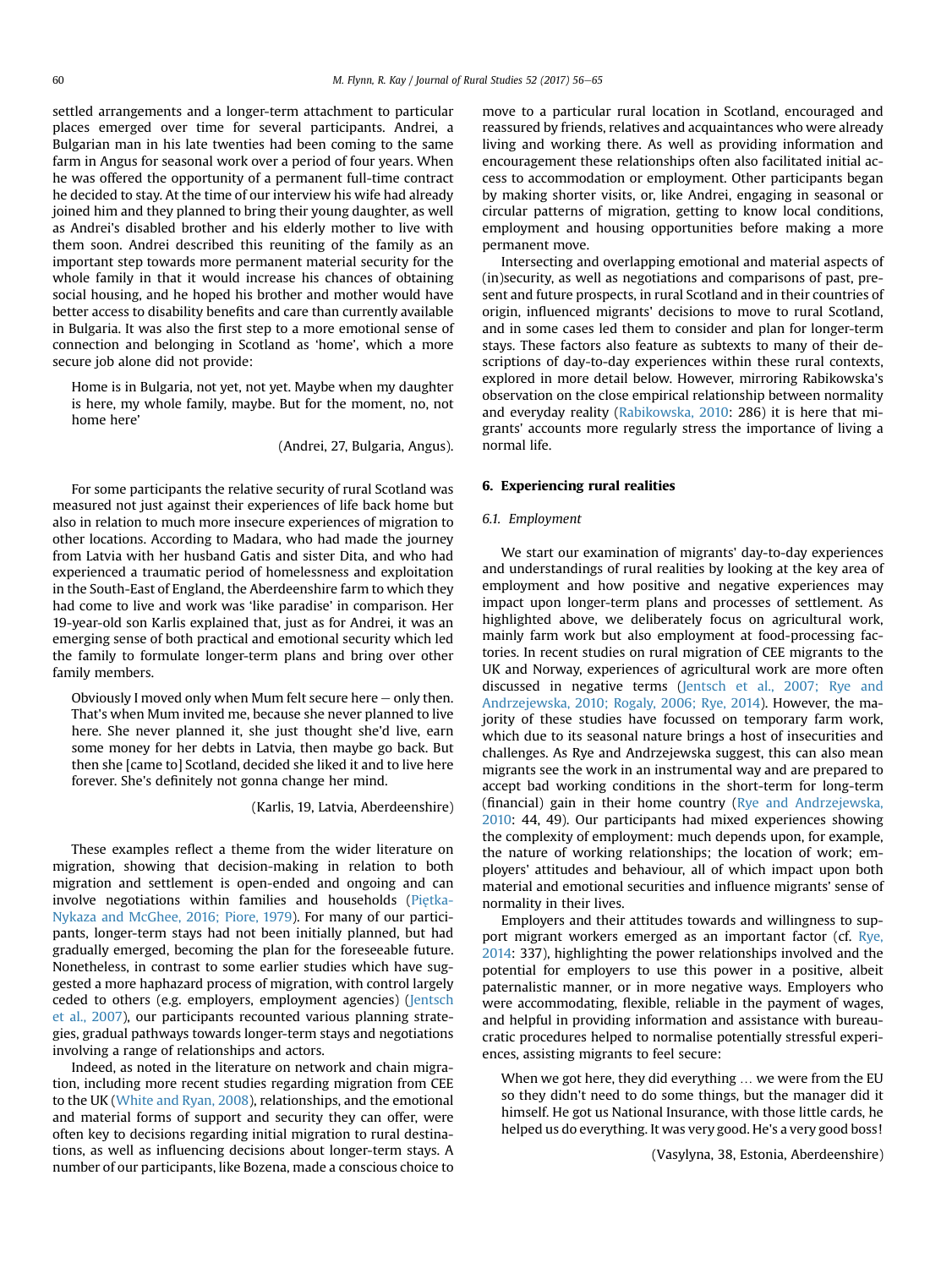The presence of a good employer and related positive experiences of employment generate a sense of security and contentment in the present, but significantly also allow a stable future to be imagined. In a number of cases, participants spoke of how they were happy with their current circumstances and related this to more open-ended plans for settlement. Madara, working on a farm in Aberdeenshire along with her husband Gatis, described the good working conditions and treatment by their employer, contrasting these in the wider interview with much more negative experiences elsewhere. She explained that this was a contributing factor to their wish to remain on the farm long-term:

He wants us to get our money, and if there's nothing to do we clean and paint or something. He doesn't want to leave us without money. He's great. That's why we've been here for six years and don't want to go anywhere else!

(Madara, 38, Latvia, Aberdeenshire)

One problem that has emerged across the agricultural sector for migrants, and in rural areas more broadly, is the lack of opportunities for progression [\(Jentsch et al., 2007; McAreavey, 2012](#page-9-0): 497). Our research showed that this is often an issue, but also that some opportunities do exist. Ieva, a 24 year old from Lithuania, moved to a less manual job in the farm office. Others, like Andrei, moved from more casual, seasonal contracts to contracts which were permanent and guaranteed year-round work. Some migrants moved away from agricultural work to more stable, and perhaps less physically taxing, employment in non-agricultural sectors, for example, in hospitality, in the care sector or cleaning. However, in a number of cases, migrants who left agricultural jobs to try work in another sector later returned: Iza, a Polish woman in her early thirties moved into care work, and then returned to farm work, due to its more straightforward and less emotionally taxing nature.

Dita stressed the sense of calm that she and her brother-in-law Gatis experienced in their farm-based employment, comparing it favourably to work away from the agricultural sector, both in their home country and in the South-East of England:

Working in an office is good until they start getting on your nerves. But I like my work here, I feel very calm and I know my job. I do it well and I do it the way I want to. … Sometimes I get tired, which is natural, but it's not stressful. My job is nice and stress-free. When we worked at the hotel I would cry in the morning before going to work … now I laugh all the way to work. Gatis always sings while we're driving to work. As long as the farm is here, I don't have any other plans.

(Dita, 45, Latvia, Aberdeenshire)

For Bozena, the difficulties of agricultural work, its physical demands and monotony, were clearly apparent, however these were to some extent mitigated by a sense of emotional well-being linked to her appreciation of the beauty of particular rural locations:

I liked this farm. We'd be working in this workshop, and it was really dark there, and we'd go out and see this beautiful beach and the sea. And I would say to myself that it's worth working there for this view alone!

(Bozena, Polish, 56, Angus)

Thus, positive employment experiences have both material and emotional components, which draw on perceptions and experiences of both rurality and security. Reliable employers, good working conditions, regular wages, all help to provide a sense of material security; whilst feeling valued by employers, having good relations with co-workers, feelings of contentment and calmness whilst at work, and appreciating the surrounding environment, can help to facilitate more emotional feelings of security. Such securities are related to perceptions of a more normal life, as highlighted in Galasinska's study where she found that employment, good working conditions, prosperity, and a general sense of well-being are key to migrants' understandings and constructions of what makes a life normal and ordinary ([Galasinska, 2010:](#page-9-0) 316-317). These in turn, can help people to make sense of and find satisfaction in their current circumstances, despite the less than ideal positions they may nonetheless occupy.

There is no denying that farm work is physically hard, often monotonous, dirty and that for most migrants it is, 'not my dream job' (Aleksandra, 40, Poland, Angus). Despite her enjoyment of the farm's natural environment, Bozena found the prospect of working there long-term problematic. Her decision to move to a job in cleaning and kitchen work was motivated precisely by her longerterm plans to stay in the small town rural environment of Angus and a fear that she would not be able to manage the physicality of farm work as she grew older, noting that she was already an 'exception' to be working in this sector in her mid-fifties.

What I'm doing now, I could easily do until retirement. If I keep in good health, of course. But I feel I could easily do it until retirement. … And in the fields, that might have been a problem at that age. I haven't come across any older people working in the fields … Because it is hard work.

(Bozena, 56, Poland, Angus)

This demonstrates the importance of appreciating the temporality of security ([von Benda-Beckmann and von Benda-Beckmann,](#page-9-0) [1994:](#page-9-0) 13), and normality ([Rabikowska, 2010](#page-9-0): 287). For Bozena a move away from the physically demanding work she had carried out at the farm to the less physically taxing work she currently did meant that future security and a more normal existence could be imagined, allowing her to plan for longer-term settlement.

The more negative experiences related often showed the flipside of the positives highlighted earlier, again picking up the interplay between material security and its more emotional aspects. Several participants talked about exploitative and/or negative relations with either employers or co-workers, including with other migrants, who were appointed as supervisors, or where issues of competition for jobs and frustrations around interdependencies led to tensions and conflict. Participants reported that some employers provided only very poor or basic facilities, paid wages late and/or offered unstable and unclear working hours. It is undeniable that many migrants continue to work on farms largely due to a lack of any viable alternative (cf. [McAreavey, 2012:](#page-9-0) 497), and may find that their working conditions not only hinder opportunities for progression in employment but also limit the development of other aspects of a normal life.

Long hours, physically demanding work, and a tendency to work almost exclusively with other migrants, for example, were raised repeatedly as hampering participants' abilities to make wider social connections or to improve their skills in English language. As Dita explained:

At the beginning we didn't really speak to English speakers because everybody spoke Russian at the farm. We didn't have any sort of communication. Then we started to talk to [the farmer] more, the management and also to the tractor drivers, who spoke English. [Madara's] son made some local friends and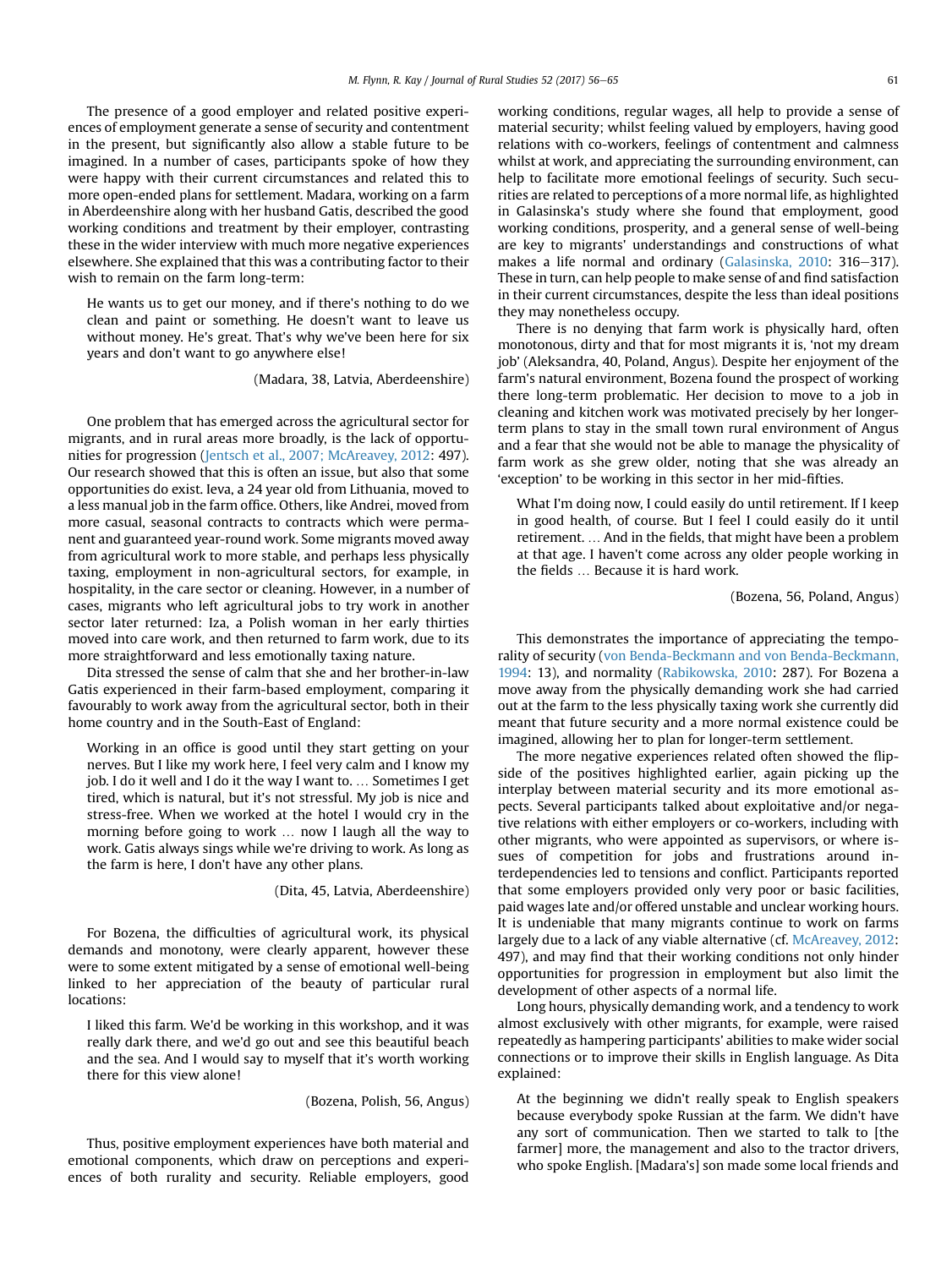they come to our house. So now we're more exposed to it. But before that how were we supposed to learn without socializing with people?

(Dita, 45, Latvia, Aberdeenshire)

Boguslawa really wanted to learn better English in order to communicate with her boss and co-workers, nonetheless, the nature of her work and the long hours left her with little time or energy for classes.

This is hard manual work, as I say, and the monotony, I come back home in the evening and it's dark. So this is maybe just an excuse but it does work this way that I just don't feel like learning because I'm simply falling asleep already, I'm tired.

(Boguslawa, 48, Poland, Angus)

Indeed, some people left farm work precisely in order to improve their English language skills and in doing so to improve their opportunities of alternative employment. Despite having gained a more administrative role in the farm office, Ieva decided to leave farm work in order to take up a full-time programme of study at a local college:

I decided to come here to my ESOL programme … because my English is not so well, so I decided to do it. And I would like to do something more than working in the farm.

(Ieva, 24, Lithuania, Angus)

Ieva's decision was facilitated by her life stage and personal circumstances. With no dependents and a Scottish partner willing to support her she was more able than many to make such a choice. Nonetheless, her experience of the difficulties of combining language learning with farm work and simultaneously the low likelihood of moving to other forms of employment without improving her language was far from unique. This indicates some of the challenges migrants face regarding language learning and employment in rural contexts.

# 6.2. Language learning

Provision of ESOL classes in rural regions is often limited due to their shorter history of accommodating diverse linguistic communities and language learning needs and a geography of more dispersed settlements with sometimes poor transport links to centralised structures and resources. These issues, as well as the impacts of recent funding cuts and constraints, were raised by ESOL teachers and local authority workers during expert interviews and reflect concerns raised in the wider literature (cf. [McAreavey, 2012](#page-9-0): 499; [de Lima et al., 2012](#page-9-0): 91).

In both Angus and Aberdeenshire migrants could choose to attend ESOL classes leading to qualifications at further education colleges located in larger towns, however, the daytime classes and intensive nature of these courses meant that they could not be combined with full-time employment. The alternative was to attend evening classes, and despite a lack of resources and many challenges, a network of classes, run by local authorities, the Workers Education Association, church groups and other charities, were available at beginner and intermediate level in small towns and larger villages in both regions. However, attendance at these classes was often unpredictable due to incompatible working hours, exhaustion following a long day of physical labour and other pressures for migrants. Irregular attendance and difficulty keeping up with homework left teachers struggling to accommodate a constantly shifting number of learners and levels of English, whilst migrants expressed frustration at a lack of progress in their language abilities.

Nevertheless, fieldwork observations at evening ESOL classes suggested that those migrants who had attended gained not only language skills but also opportunities for wider social interactions and information about local culture, signposting to services and sometimes tailored assistance with specific needs and challenges. As such, classes offered migrants options for overcoming certain practical difficulties, as well as more emotional insecurities linked to social isolation and problems with communication. As Gatis pointed out:

If you can't speak the language, it's a big problem really. It's much easier if you understand a little bit. Otherwise, you can't say what you want and nobody understands you.

(Gatis, 38, Latvia, Aberdeenshire)

This sense of a certain abnormality linked to language barriers and difficulties in communicating more freely and with a wider circle of co-workers, acquaintances and neighbours also featured in Boguslawa's account of her struggle to improve her English:

At work there are two Scottish ladies … and the guys operating the forklifts are also Scottish. And there are three Latvians and me, the only Pole. All the others are Scots. So it would be nice to be able to exchange a few words with them, even just niceties … I try, they can see that, but … they don't speak to me now because they don't want to stress me out. They don't try to make me speak, there is this language barrier.

(Boguslawa, 48, Poland, Angus)

For some, the more readily available opportunity for improving communication with those around them on a day-to-day basis was to learn another CEE language rather than English. Iza, from Poland, regularly travelled to the farm where she worked with a group of Russian-speaking migrants from the Baltic States. As a result she had reactivated her school-girl Russian and found this to be more important for day-to-day communication than English. Similarly, Paskal, who already had good English, enjoyed picking up some Russian and Polish from his co-workers, made easier by his native knowledge of Bulgarian, another Slavonic language:

Last year I learnt Russian. … Just for a few weeks, because I had to work on another job … [where] there were mostly Russian speakers. So I had to learn it. It's not that hard for me because Bulgarian and Russian are quite close. … This year, it's mostly Polish language. The Polish language is also close to Bulgarian, so it's easy and it's fun.

# (Paskal, 26, Bulgaria, Aberdeenshire)

Many participants had struggled to improve their English, despite in some cases having lived and worked in the same areas for five years or more, and in virtually all cases expressing a strong desire to become more fluent. The realities of rural contexts and agricultural patterns of employment compounded difficulties in accessing opportunities for both formal and informal language learning and in some cases resulted in a vicious circle: migrants could not improve their English whilst working long hours on farms where they were mainly surrounded by other CEE coworkers, yet they could not find other forms of employment, increase their circle of acquaintances or deepen their forms of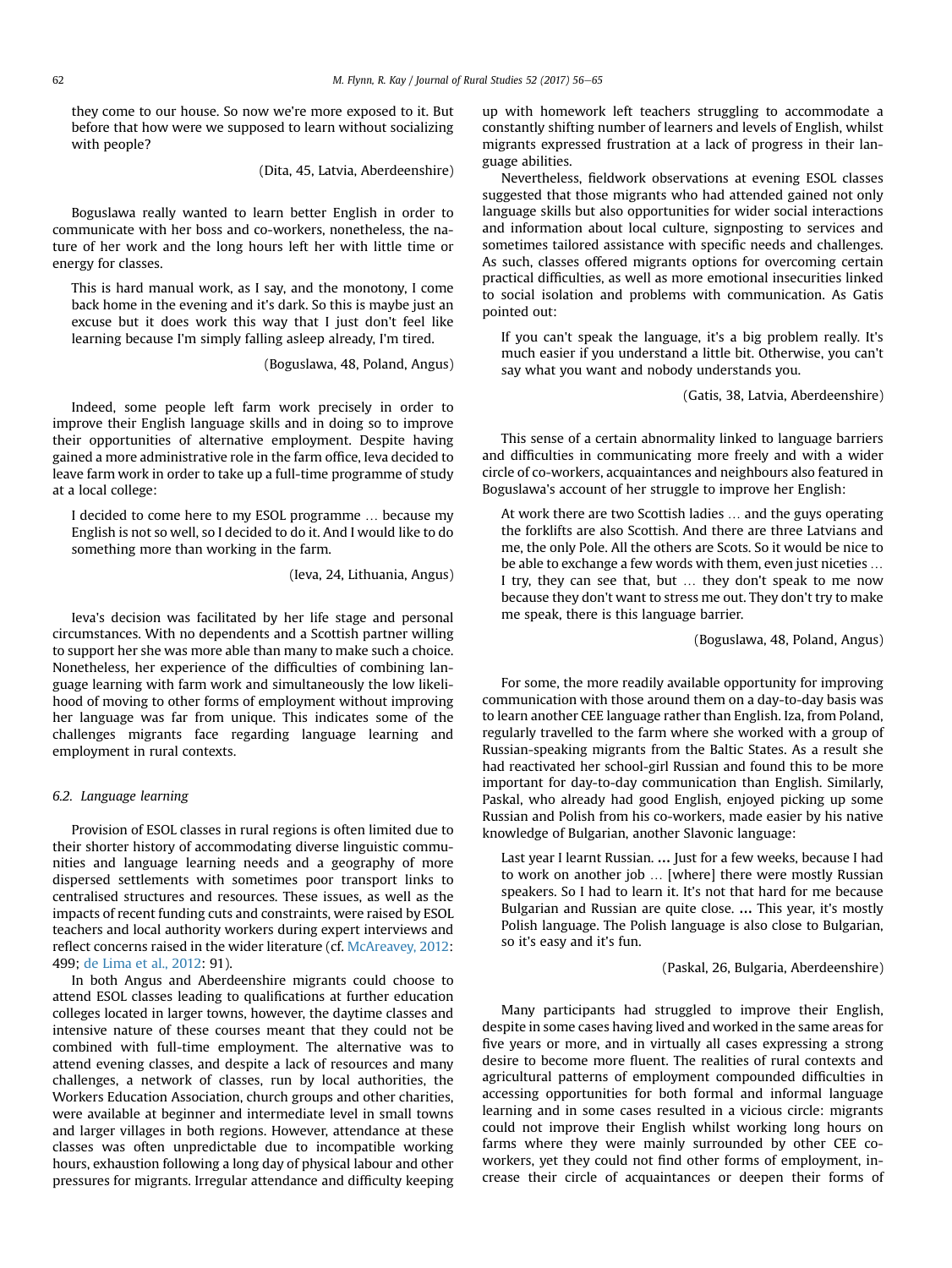communication without first improving their English. As reflected in the wider literature on social security (in)securities in one area produce or contribute to (in)securities in other aspects of a person's life and such multiple (in)securities are often linked to particular contexts ([Kay, 2011](#page-9-0): 46). For some participants, connections to other CEE migrants and shared language families could facilitate language learning, although of other CEE languages rather than English.

# 6.3. Social connections

Above, we have touched on the way in which language is important for the forging of social connections, and how it can be a medium through which this occurs. We now move to look at how the making and functioning of social networks is shaped by the rural contexts within which migrants live. In some of the existing literature a lack of easy access to wider networks of co-nationals living nearby has been highlighted as a particular issue for migrants in rural places (cf. [de Lima, 2011](#page-9-0)). In contrast, whilst our study has certainly found less by way of more formally organised migrant associations and activities in these areas, migrants' daily lives often involved quite extensive networks and interactions with their co-nationals and other CEE migrants. This was not necessarily a universally positive experience (cf. [White and Ryan, 2008](#page-9-0)) and networks were often described as burdensome and claustrophobic. In Iza's case this had led her to move from a street of social housing predominantly inhabited by Polish and other CEE migrants:

I wanted to move out of there because for me it's simply terrifying what goes on there. There are a lot of Poles there, a lot of Poles, and the situation there isn't great. … I had such experiences that I couldn't enter the flat in peace with my shopping because they would look into my bags as if I had god knows what there

(Iza, 31, Poland, Angus)

Other migrants talked about conflicts with co-workers and other acquaintances, where for example feelings of indebtedness and burdens of reciprocity could become problematic (cf. [McCullom and Apsite-Berina, 2015\)](#page-9-0). Here there were tensions between aspects of material security (finding a job, a place to stay, help with formal structures) which could sometimes only be resolved through reliance on fellow migrants, and emotional insecurities where jealousies, competition and unwanted feelings of co-dependence led to difficult relationships and conflicts.

In contrast to such problematic relationships, migrants often spoke about strong positive links and mutually supportive relationships with family members or with a smaller number of close friends.

I even have some very close [Polish] friends that I've known since I came here and we really like one another …. Because I'm here alone, meaning I have no family here, … I had to find some people I could trust here. Someone who would take care of the flat when I'm away, someone I could leave my keys with, … but also trust them with confidential stuff … It works both ways, because when they go away I do the same for them, … I'm really happy that I found someone like this because I feel calmer.

(Bozena, 56, Poland, Angus)

Most often these close, trusting relationships were with conationals, but sometimes also with other CEE migrants or with Scottish neighbours or co-workers. Elizabete, from Latvia, spoke of her Scottish neighbour, remarking on the way she spoiled her and her daughter, and overall, pointed to the friendliness of Scottish people in the small town where she lived. These closer relationships provided a sense of emotional security and were often trusted as a first line of support in case of a potential crisis, demonstrating the overlapping temporalities of security where resources built up in the present help in the imagining of a secure future ([von Benda-](#page-9-0)[Beckmann and von Benda-Beckmann, 1994:](#page-9-0) 7).

A sense of emotional security was also linked in several migrants' narratives to living in smaller places perceived as friendlier, safer and quieter. Such perceptions may well be constructed through migrants' preconceived ideas about rural places, and the friendliness referred to often appeared relatively superficial in reality. Nonetheless, a sense of familiarity with others can have a significant impact on feelings of security and belonging in a place (cf. [Galasinska, 2010:](#page-9-0) 315). As Ieva explains, this can influence plans to settle longer-term in such small-town contexts:

For me it's better to stay in smaller towns, nice people, you know the people, they say hello for you. I am walking sometimes in the street and I think "I know this person but I don't know why ", but it's the guy from the gym, we start to say hi … It's nice to see people's faces that you know. Bigger cities, you just going and you don't know people.

(Ieva, 24, Lithuania, Angus)

Migrants' social connections in the rural contexts we have studied are complex and in some ways contradictory. Extensive connections with co-nationals and other CEE migrants dominate, and may be essential in gaining access to various practical securities. However, these social ties can also be viewed as burdensome and can produce emotional insecurities, whilst a much smaller number of close and trusted friends are relied upon emotionally and in guarding against potential crisis. On the other hand, relatively superficial friendliness in day-to-day interactions with local people, which participants interpreted as a specific feature of rural contexts, played a significant role in engendering a sense of emotional security, encouraging them to consider making a more permanent home in these places.

# 7. Longer-term attachments to rural places

In this final section we look in more detail at the ways in which migrants interpret their experiences of living in a rural region, through their own constructions of rurality, as well as their understandings of what constitutes a normal life, the emotional and material aspects of this, and how this might impact on longer-term plans for settlement. We do this by firstly looking at the specific nature of these rural contexts, for example, levels of service provision and infrastructure, and our participants' perceptions of this rural reality, which in some ways replicate wider assumptions about rural idyll/rural dull ([Cloke and Little, 1997\)](#page-9-0). We then return to instances where migrants talk specifically about the future and what longer-term settlement in rural Scotland depends upon.

A common assumption is that rural places suffer from a lack of services, transport links and infrastructure and that this is particularly problematic for migrants who may lack the wider networks and alternative avenues to problem solving available to local residents [\(de Lima et al., 2012](#page-9-0)). However, it is important to explore each rural context in its own right and to challenge homogenising assumptions about degrees of service scarcity and remoteness. Also, whilst levels of service provision and infrastructural development may be implicitly measured against an assumed urban norm in external assessments of rural scarcity, it is important to explore in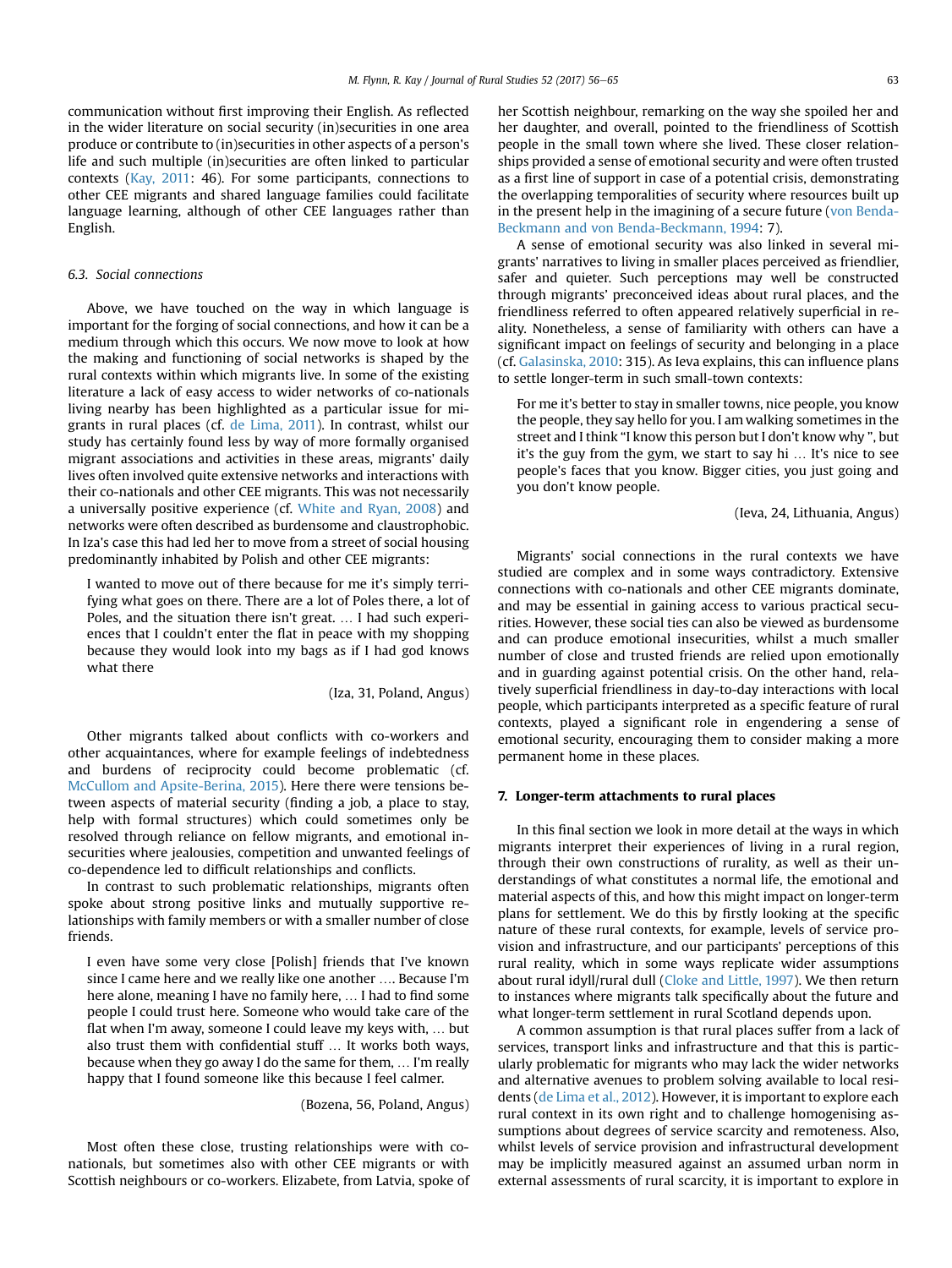greater depth how migrants living in these places experience such realities and what measures of normality they apply.

It has been clear in our research that there are significant differences in service provision between small rural towns with, for example, their own community centre, supermarkets and cafes, council access points and direct bus links to other (and larger) towns; and smaller villages which might have just a post office, a couple of small shops and a library open twice a week, as well as much more limited public transport links. Moreover, migrants' experiences regarding the accessibility of services, connections to other places (for example to nearby towns, regional centres etc.) and indeed the degree of importance they attach to this kind of access can be very varied and may depend, for example on their life stage, or previous experience of living in rural/urban contexts in their countries of origin (cf. [Trevena et al., 2013\)](#page-9-0).

Some of the younger migrants who took part in the research although planning longer-term stays in Scotland expressed a desire to move to the city at some point in the future. They appreciated opportunities to get out of rural locations, building social networks and enjoying leisure activities in nearby urban centres instead. Karlis reflected on the lack of leisure opportunities in rural Aberdeenshire:

There's nothing really for young people.  $\dots$  Nothing  $-$  work, earn money, eat your food. There's nothing to do …. You can't have hobbies. Okay, you can play football, but if you don't like football?

(Karlis, 19, Latvia, Aberdeenshire)

By contrast, Ieva, who was also still in her early 20s, but had grown up in a village in Lithuania explained that she felt most comfortable in smaller, rural contexts and whilst enjoying opportunities to visit nearby towns, was definitely planning a longerterm future in rural Angus with her local boyfriend. She dreamt of buying a house further out into the countryside, in which to start a family:

I like the nature, I like the people here, they are really nice, I really like it here. And it's not so far from a bigger city like Dundee, if you want to have fun or go for shopping, but I like smaller place to relax and have a nice time.

(Ieva, 24, Lithuania, Angus)

Older migrants with families also commented on the quiet and peaceful surroundings, deriving a sense of both emotional and physical security that they perceived to be more difficult to obtain in larger urban settings:

It's quiet here and better for the child and I don't need to worry about him going outside and something happening. … It's quiet and peaceful here. No, anything but Aberdeen, it's noisy.

(Madara, 38, Latvia, Aberdeenshire)

Particularly when discussing their growing sense of attachment to places where they had been living and working by now for several years, many participants stressed the 'normality' of their lives and the sense of emotional and material security this engendered, often directly contrasted to insecurity and uncertainty in their countries of origin:

No, we're definitely staying here longer term because, first of all I have nothing to go back to in Poland. I haven't got a flat there and my parents wouldn't be able to help … And let's not fool ourselves, here I have the comfort … I work and can earn my keep by myself. I can afford a flat, a car, I can live normally and earn my keep.

(Iza, 31, Poland, Angus)

By contrast with such measures of normality, a relative scarcity of facilities or services was seen as unimportant. In response to a question specifically about the lack of services or other facilities in the small village where she lived, Vasylyna stressed that she had other priorities:

There's everything we need here, nothing else is necessary. … We're happy with everything … We came here to work, we're settled at work, and for us that's the most important thing … The second thing was to make friends, and we've got that as well.

# (Vasylyna, 38, Estonia, Aberdeenshire)

For many, an emerging sense of security and decision to settle longer-term in rural Scotland was about an explicit juxtaposition of past experiences, present circumstances and aspirations for the future. However, the future was not necessarily final: longer-term stays emerged over time and were predicted for the foreseeable future rather than 'forever' (cf. [Pie](#page-9-0)[tka-Nykaza and McGhee, 2016\)](#page-9-0). Elizabete told us she was definitely staying in rural Angus for now, because of the comfort of her life there, but nonetheless,

I speak with one Latvian lady here, when we old, we retire, maybe we will go back, so … Because, like in Scotland you can feel like human, and live not like a … just exist and fight.

(Elizabete, 39, Latvia, Angus)

# 8. Conclusions

This article's main contribution is the use of concepts of social security and normality to shed new light on the diverse lived experiences of migration to and settlement in rural areas. Our findings show that migrants' decisions to stay longer-term in rural areas of Scotland are linked to both material and emotional aspects of social security, and to the intersections between them. These are experienced by migrants as contributing to a normal life, and employed by them in their constructions and lived realities of both normality and rurality.

In applying this approach through a detailed qualitative study, we have demonstrated the significance of a deeper engagement with specific rural contexts by revealing the complexities of migrants' lived-experiences in particular settings. These highlight the interconnected nature of emotional and material securities, contributing rural migrants perspectives to the existing literature on normality and social security. Our findings show the need for more nuanced descriptions of rural labour migrants' lived experiences. By exploring the relatively positive realities reported by the CEE migrants involved in our study, we bring fresh insight to research in this field which has more commonly highlighted issues of marginalisation, exploitation and social exclusion.

Our findings demonstrate the importance of considering the overlapping temporalities of social security for a fuller understanding of the ways in which migrants negotiate emotional/material (in)securities in the present, and how this relates to their plans for the future. We have further shown that these negotiations are shaped by the opportunities and constraints particular to rural